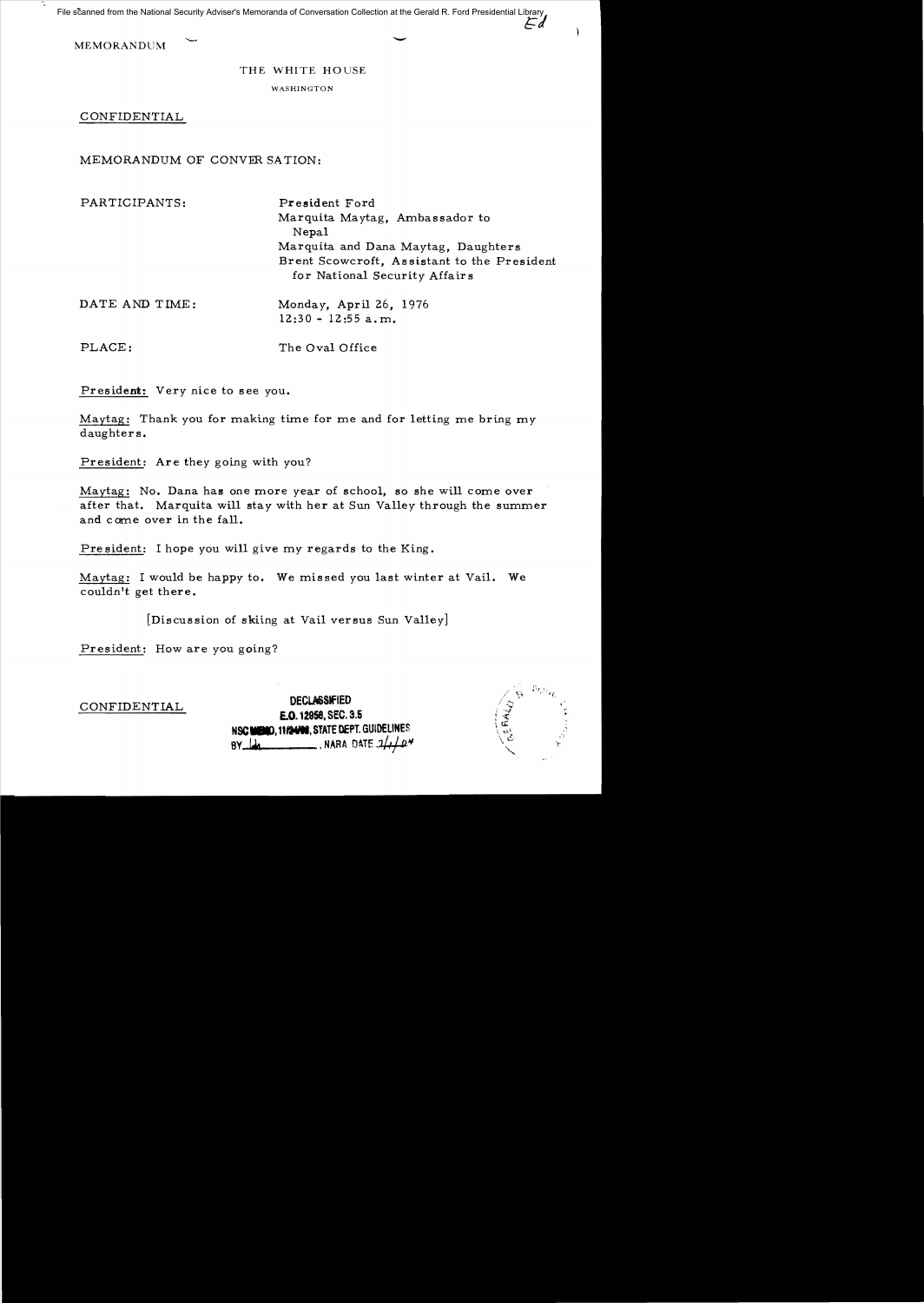Maytag: Across the Pacific. I will stop a bit with the Saxbes on the way in.

President: What kind of facilities are there?

 $\tau$  ,

 $\epsilon$ 

Maytag: [Describes the residence and Embassy]

President: Is Kathmandu a typical far east city?

Ma ytag: Ye s, it is. There is a lot of poverty, but the people are happy looking -- not scowling like they are in India.

President: Were you ever there prior to the coronation?

Maytag: Yes. I was there first in  $1960$ . I went there to see a friend from Sun Valley who was working on an aerial team. Then I went in 1970 as a friend of Lowell Thomas. Then the coronation, after which I went on to Bhutan. It is really exotic; it takes seven hairraising hours by car from the nearest airport.

President: I know you will enjoy your assignment. Please give His Majesty my regards. Perhaps I can get there after this election frenzy is over.

Ma ytag: I'll do my be st for you.

CONFIDENTIAL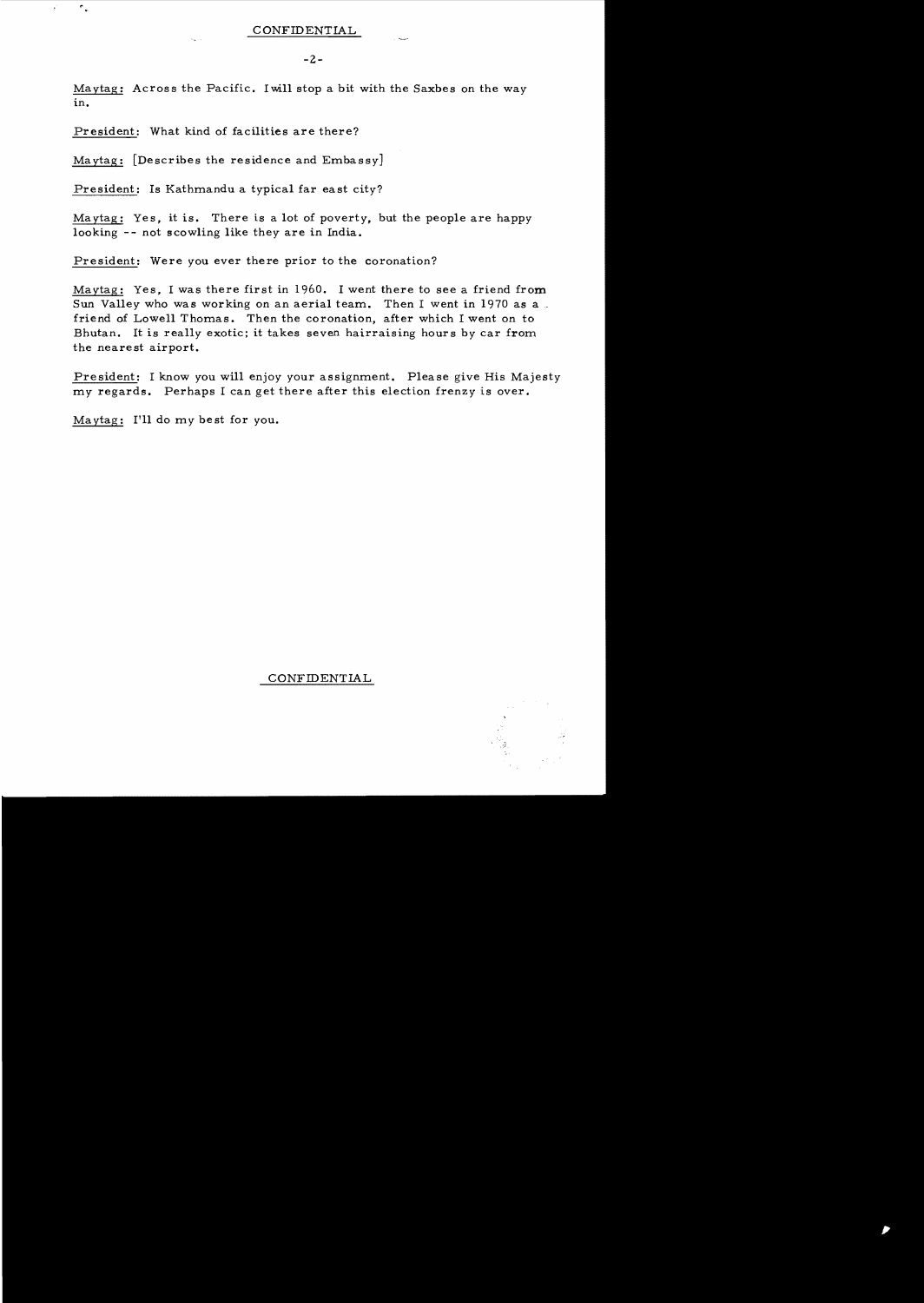P/Contr Mayton P Vey avrie to see you M Thomas que par unabien très faces + for lesting une loi un clamptes Mr vo chez qui co/ qui l' l' eville dans as him de sem Valley China ? Me Demelle hopp to We moiel you Que mesure of the shiny at Unil VS Lun Volley) P. Au avec leipi. Iniel stop a bit W/c Suphis ance way un. P what mind of faculations there M (Discribe c Macdon & E enchang) P. De Kethmander a typical for deat wh ? Myes, it is, hotely point, but a people and<br>Paymy borhing - not decording letter they P Were you ever then pin to chrostin 11 yes, first in 1760. I went that 5 en friend from Sun Parley who was working on an arrival Term. Thom in 1970 are publi of homell Thomas. Then a convention, aptes which durnt on to Bhilm. It is unily **DECLASSIFIED** E.O. 12058, SEC. 3.5 NSC MEMO, 11/24/00, STATE DEPT. GUIDELINES NARA, DATE  $\mathcal{A}$  $BY$